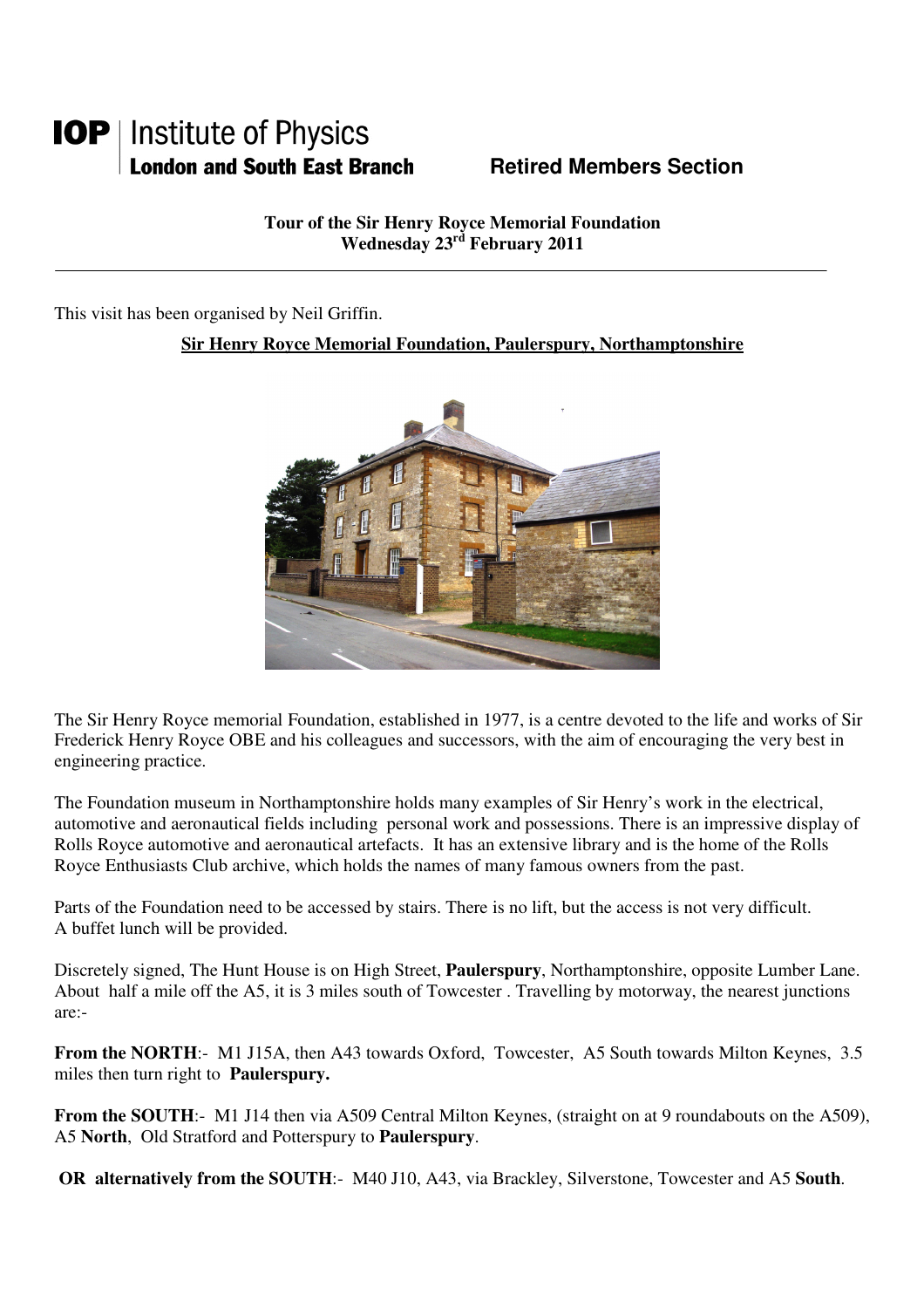On arrival, drive in through the gate and park in the yard.

There is no convenient rail access to Paulerspury as the nearest major railway stations are Milton Keynes and Northampton, both some distance away, so the only practicable way of visiting is by car. However if you really are only able to travel by train, it would be possible to pick up a maximum of four people at Milton Keynes Central station. This would need to be arranged in advance.

Meet at the The Hunt House from 10.30 on.

10.30 Coffee and biscuits on arrival

11.00 Start of the tour lasting approximately 2 hours.

13.00 Buffet lunch in the Foundation restaurant

After lunch it will be possible to remain on the site and to take a second look at things of interest. Photography is permitted so you may bring your cameras.

Cost of the visit is £17.00 which includes coffee and biscuits, buffet lunch and a donation to the museum, which is a registered charity and relies on donations for its existence.

Maximum number of visitors 30.

| On the day late arrivals may contact Neil Griffin on |                               | 07754017730 |               |  |
|------------------------------------------------------|-------------------------------|-------------|---------------|--|
| Map Ref 720456.                                      | Foundation postcode NN12 7NA. |             | N52.10 W 0.95 |  |

http://www.henryroyce.org.uk/